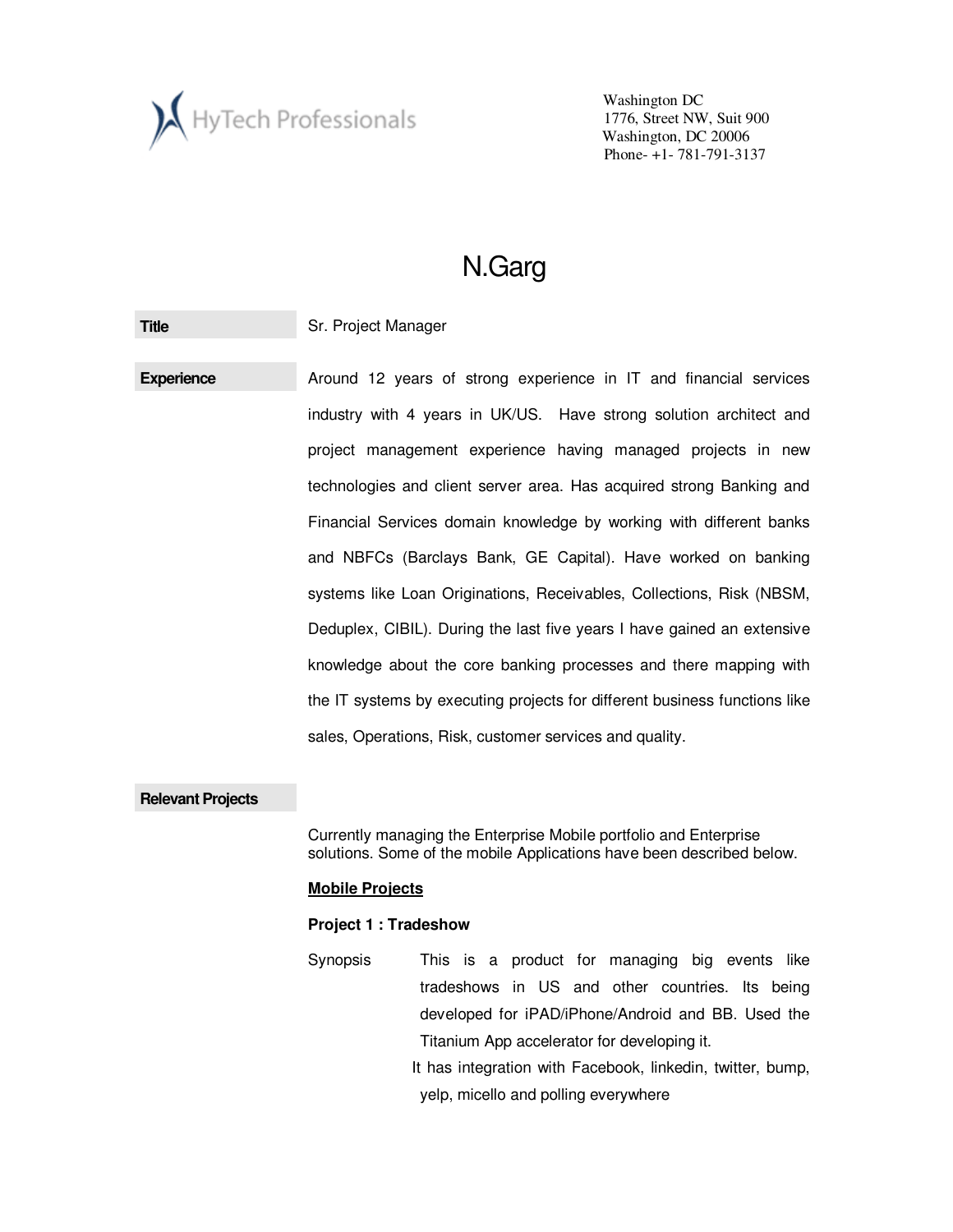

## **Project 2: Mozido**

Synopsis This is a Blackberry application which can be used to buy airtime, pay bills, send & move money, deposit, withdraw, add or delete accounts, create profiles and see history

## **Project 3: Atlas**

Synopsis This is a Blackberry application which allows physicians to access real time patient data. It offers details and list of patients, patients reports and patients test results. It also allows for downloading a patients report in PDF format and has patient calling feature.

# **Project 4: Cylinder Duration**

Synopsis This is a iPhone/Android App which displays different Oxygen Cylinder related equipments from the clients web store and offer all the details. It was integrated with Facebook and Twitter

## **Non Mobile Projects**

## **Project 1 : Forex Trading**

Synopsis Currently managing the development of a forex trading product for one of our US client. The product is basically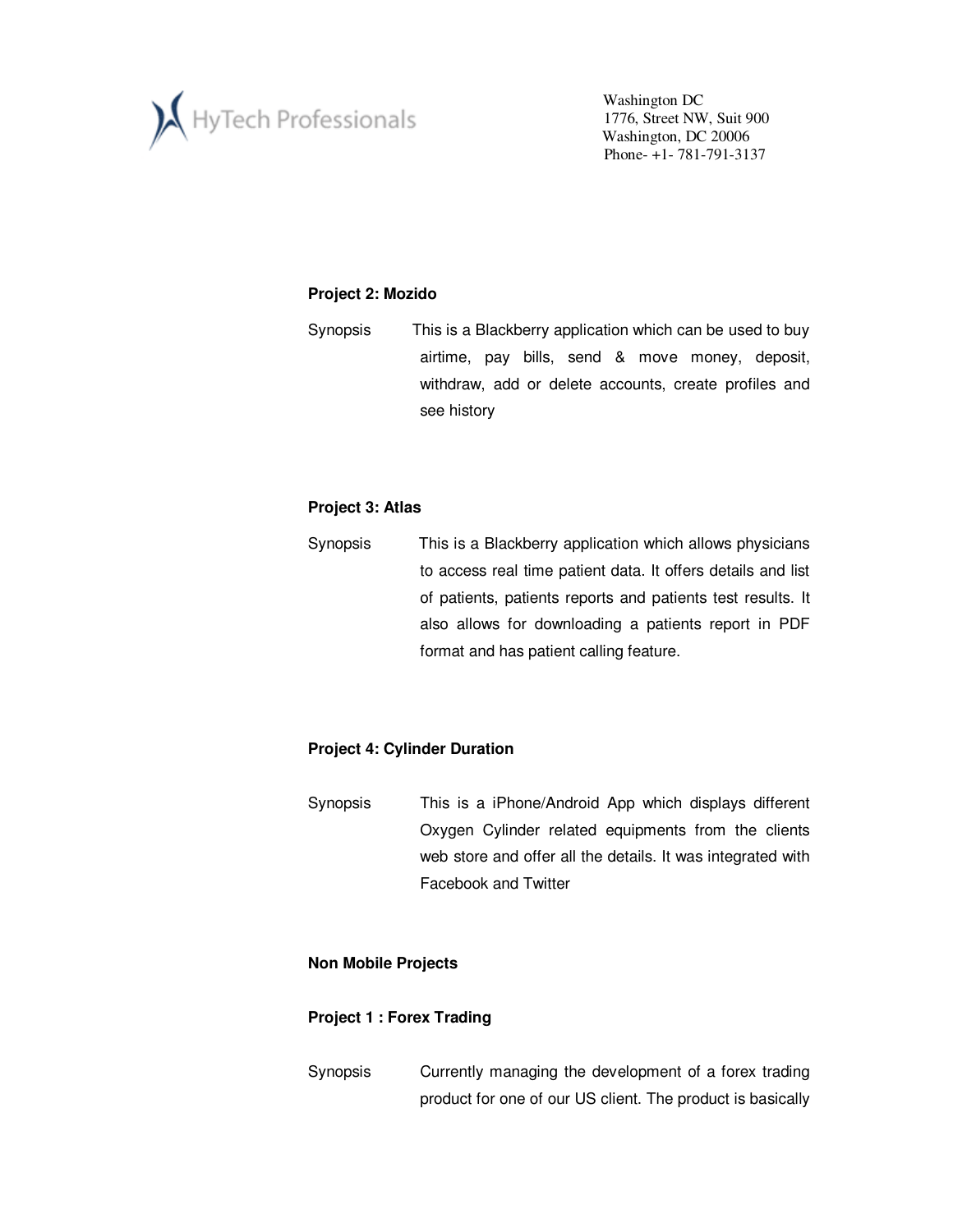

to get price feeds for currency pairs from different brokers on a single platform. It is a java based application involving Tomcat application server, Active MQ for messaging, Oracle 10g as database and Java Swing as client interface.

#### **Responsibility**

- Analysis of existing Forex platforms of different brokers
- Interact with client for gathering new requirements
- Interact with Technical architect on design the new system
- Project management and planning
- Manage QA

## **Project 2 : Open Source Migration**

Synopsis There were around 25 J2ee applications of GE Capital India which were running on Web Sphere Application Server. The objective was to migrate these applications to open source servers to save on web sphere license costs.

## **Responsibility**

- Studying the existing applications and there dependencies on the existing application server
	- See the existing hosting architecture and the proposed new architecture
	- Providing timelines after doing a sample POC for one application
	- Understand how to use the existing infrastructure to host the new server
	- Find a vendor who can support the open source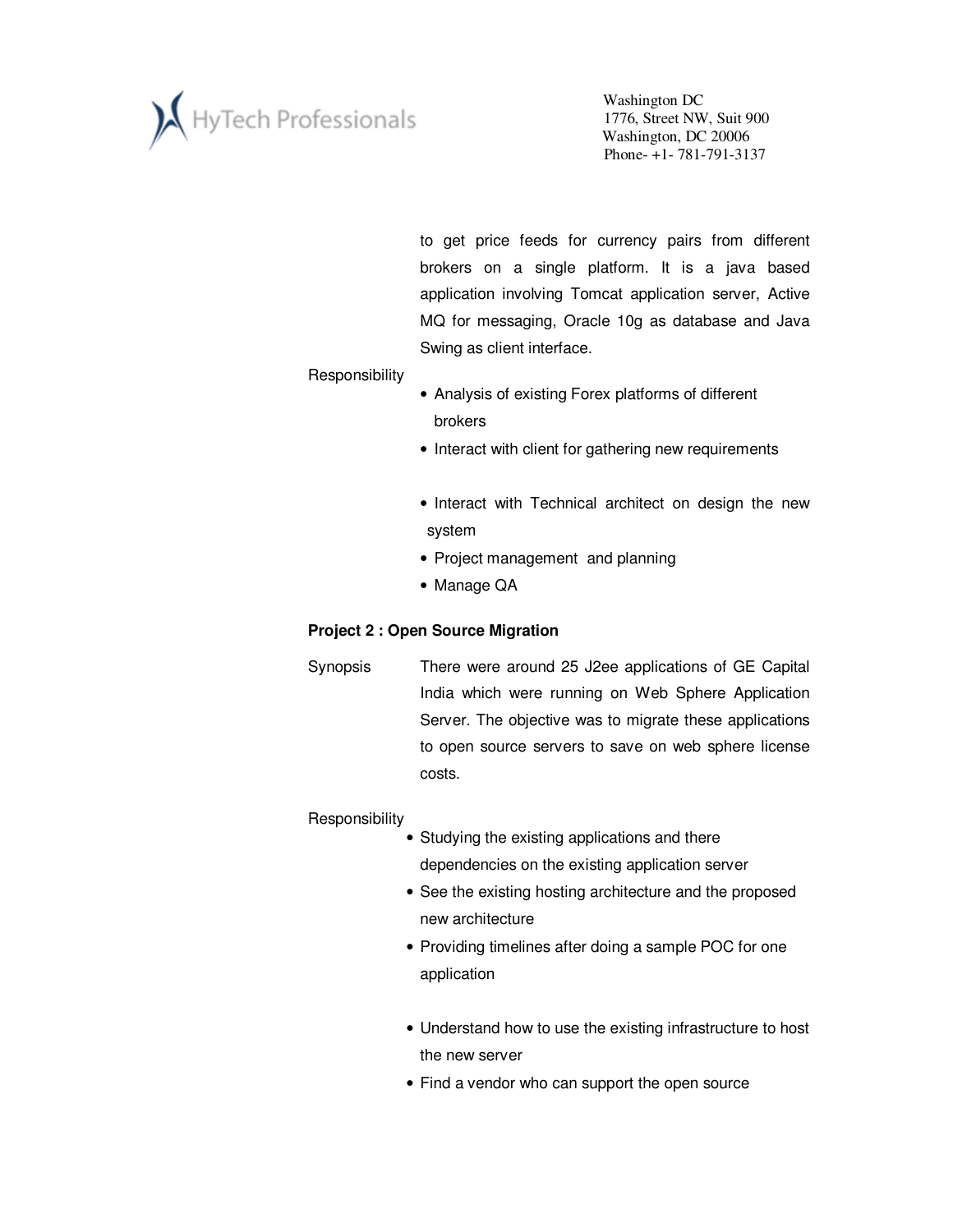

technology after system goes live

• Manage the entire project in terms of cost, time and effort

#### **Project 3 : Replacement of MACS**

Synopsis MACS was a critical SBI card application system which had around 300 core card processes running on it. The problem was that it was a VB4 application and was difficult to support. The objective was to simplify it first and then see how it can be migrated to new technology stack.

#### **Responsibility**

- Analysis of existing processes running and there dependencies
- Breaking down 300 processes into smaller solutions and identify right replacement technology for them
- Identify the new infrastructure and technical architecture for the new deployment Divide the project into phases and manage them

#### **Project 4 : Insurance**

 Synopsis This project provided integration of the process of insurance premium and admin fees deduction with the loan disbursement process whereever a customer is directly given a loan. The loan streams included (RLP, PLR, Cash card, RCC, HE, HL, PLA) when a loan amount was getting disbursed to either a new / existing customer.

#### **Project 5: Automated marketing**

Synopsis Automated Marketing Project was executed to card every customer of GE Money who has a loan and then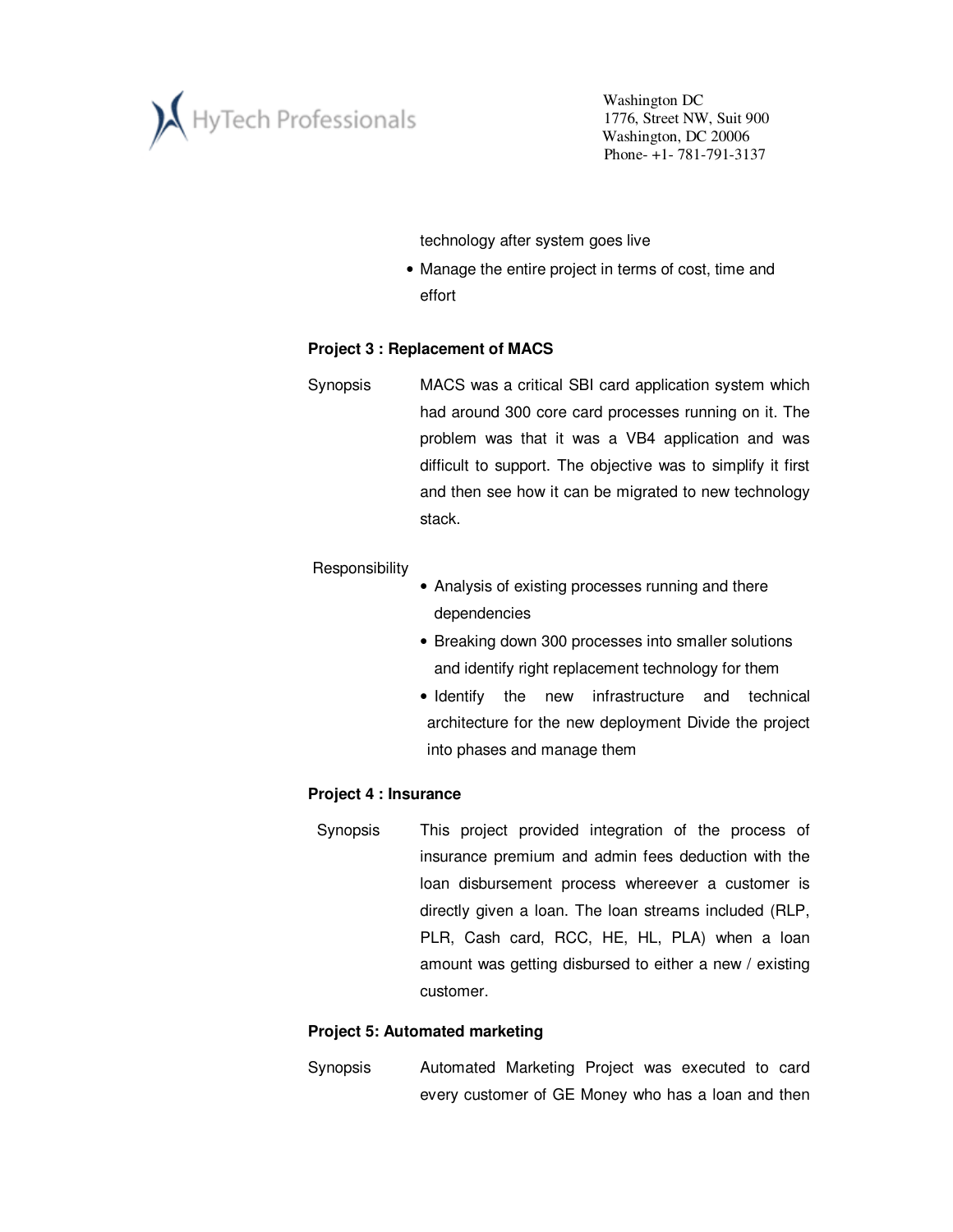

initiate a loan transfer from LSI/NT system to V+. This is done after taking customer's acceptance to convert the loan from a PDC (Post dated Check) backed loan into a Fixed EMI close ended loan.

#### **Responsibility**

I managed the entire project end to end within the allocated budget and tight timelines despite being new to the organization.

## **Project 6 : Barclays Banking Project(UK)**

Synopsis ADIR programme is focused on replacement of original branch functionality into the new ADIR architecture,

> which involved the UI and orchestration layer (Chordiant), Enterprise business layer (EBS), Enterprise gateway services (EGS) and mainframe procedures.

# **Responsibility**

I was the project leader cum solution architect of this project. My role was to understand the existing system, clarify the requirements with the client and provide solution outline to the design and development team. I also lead the testing team during all phases of testing starting from unit testing till Global system test.

## **Project 7 : Learning & Skills Council(UK)**

Synopsis The Learning + Skills Council (LSC) is a government body covering England only. LSC has 47 local learning + skills council which funds training delivered by providers to learners. The LSC is funded by the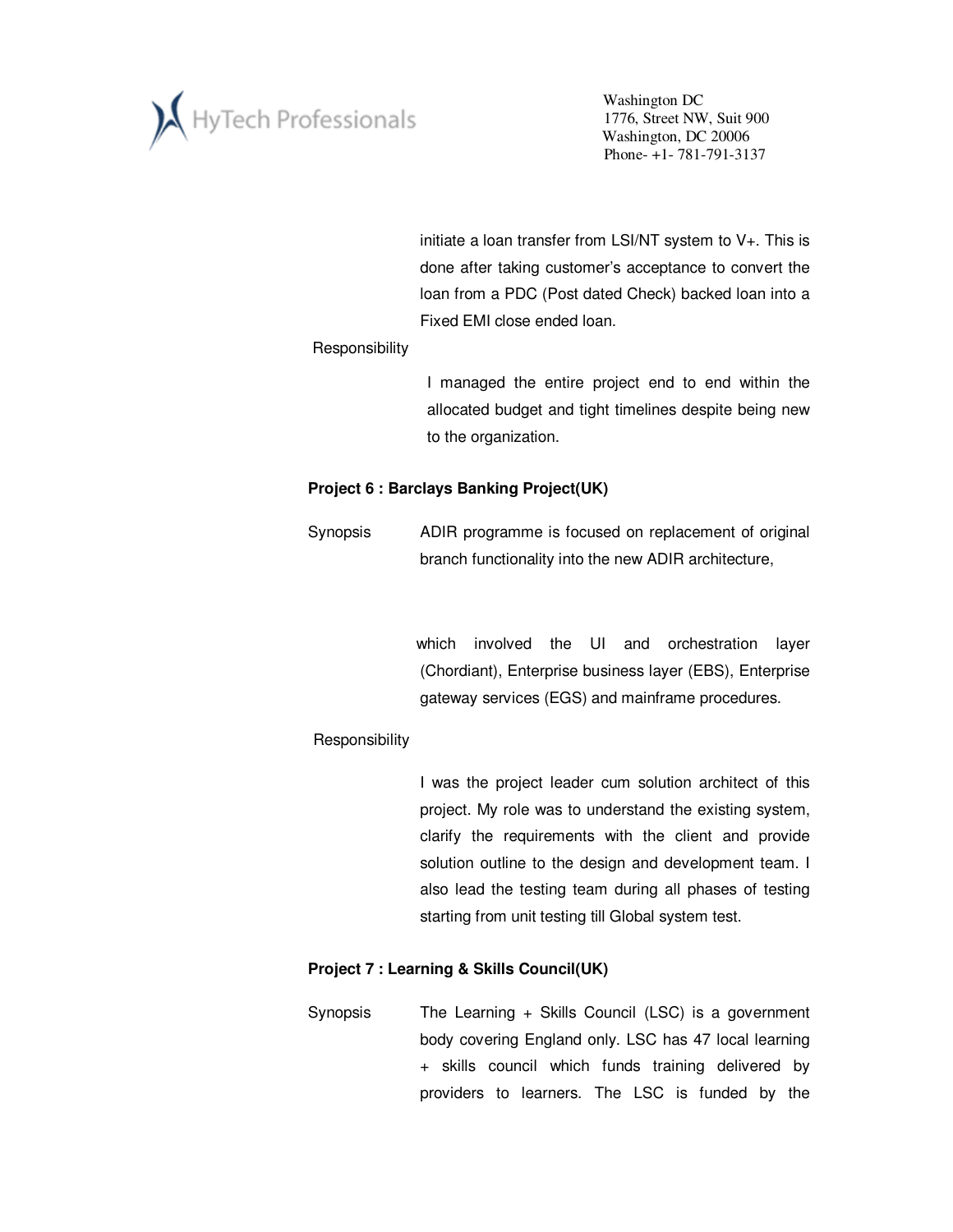

department for education and skills (DFES) and receives around £1Bn each year.

Responsibility I was involved in both the phases of this module. In the second phase I was the only developer in this module and managed everything single-handed. My work involved writing technical specs, UTP's, coding, testing and implementation. I was involved in developing forms, reports and writing database scripts for database changes.

### **Project 8: British Gas Trading (UK)**

Synopsis British Gas is a leading provider of energy in England. BG works in co-operation with governments, partners

> and other stakeholders to build natural gas market worldwide.

Responsibility I was involved in Creation of tables, Converting HLD into LLD and making program specification and user test plan, Coding and unit testing of many programs for this module.

#### **Project 9: IMPACT**

Synopsis The project consists of development of IIS Management, Planning and Controlling tool. The System has been implemented using 3 Tier Client Server Architecture. The server side Java objects has been implemented using CORBA. The  $1<sup>st</sup>$  Tier is the Client side, which are Java Applets, which can be downloaded using a Java Enabled Browser. The  $2^{nd}$  tier is the Web Server, which